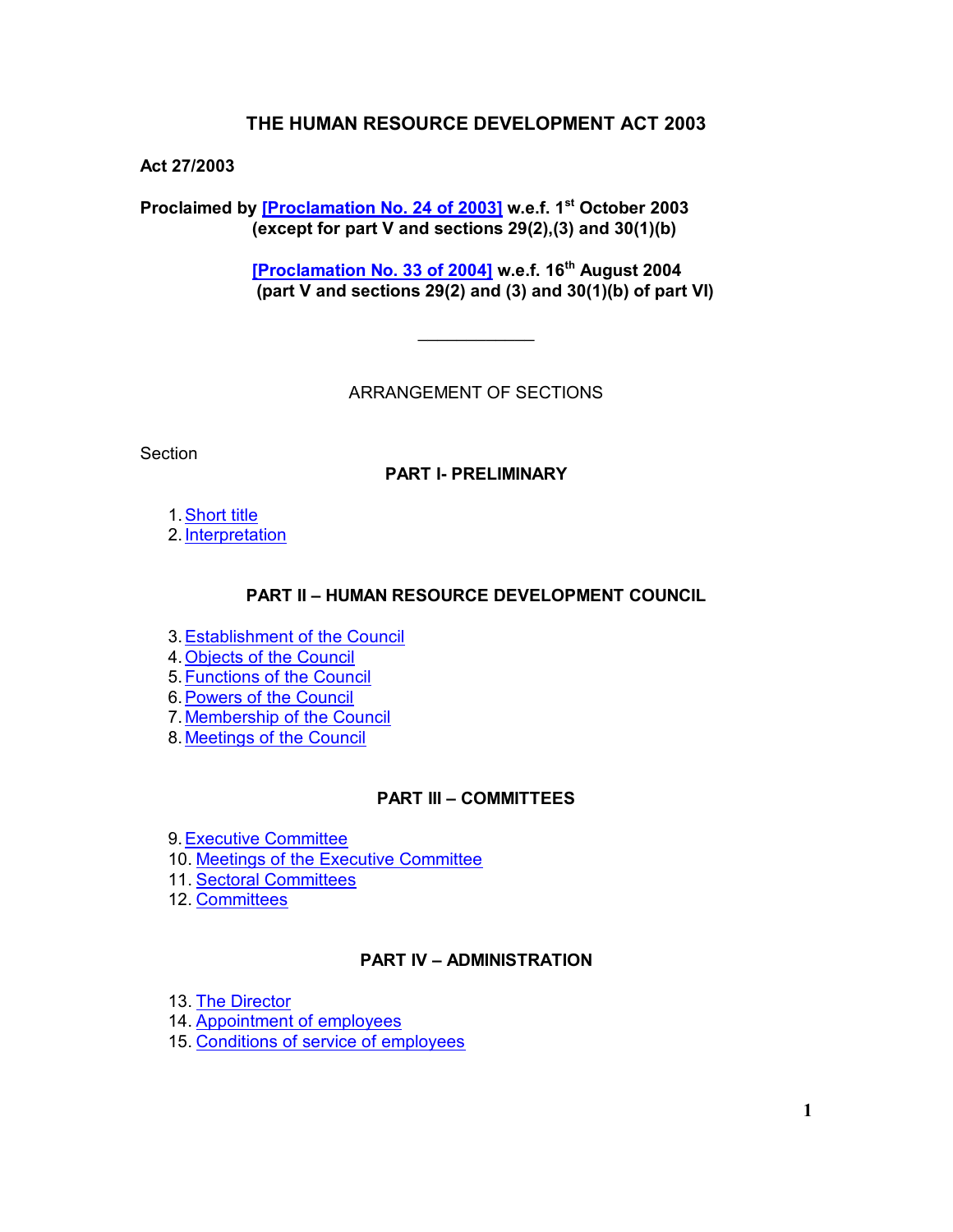16. [National Training Fund](#page-9-1)

17. [Protection of members and employees](#page-10-0)

# **PART V – TRAINING LEVY**

18. [Imposition of levy](#page-10-1)

18A.Joint liability of employer and job contractor in the sugar industry

19. [Surcharge for late payment of levy](#page-13-0)

20. [Records](#page-14-0)

21. [Claim for unpaid levy](#page-14-1)

22. [Recovery of unpaid levy](#page-14-2)

23. [Offences](#page-16-0)

## **PART VI – MISCELLANEOUS**

24. [Powers of the Minister](#page-16-0)

25. [Execution of documents](#page-16-1)

- 26. [Donation and exemptions](#page-17-0)
- 27. [Accounts](#page-17-1)
- 28. [Regulations](#page-17-2)
- 29. [Transitional provisions](#page-17-3)
- 30. [Consequential amendments](#page-18-0)
- 31. [Commencement](#page-18-1)

## **AN ACT**

# **To provide for the establishment of a Human Resource Development Council and for related matters**

ENACTED by the Parliament of Mauritius, as follows -

## **PART I - PRELIMINARY**

### **1. Short title**

<span id="page-1-0"></span>This Act may be cited as the **Human Resource Development Act 2003**.

<span id="page-1-1"></span>**2. Interpretation**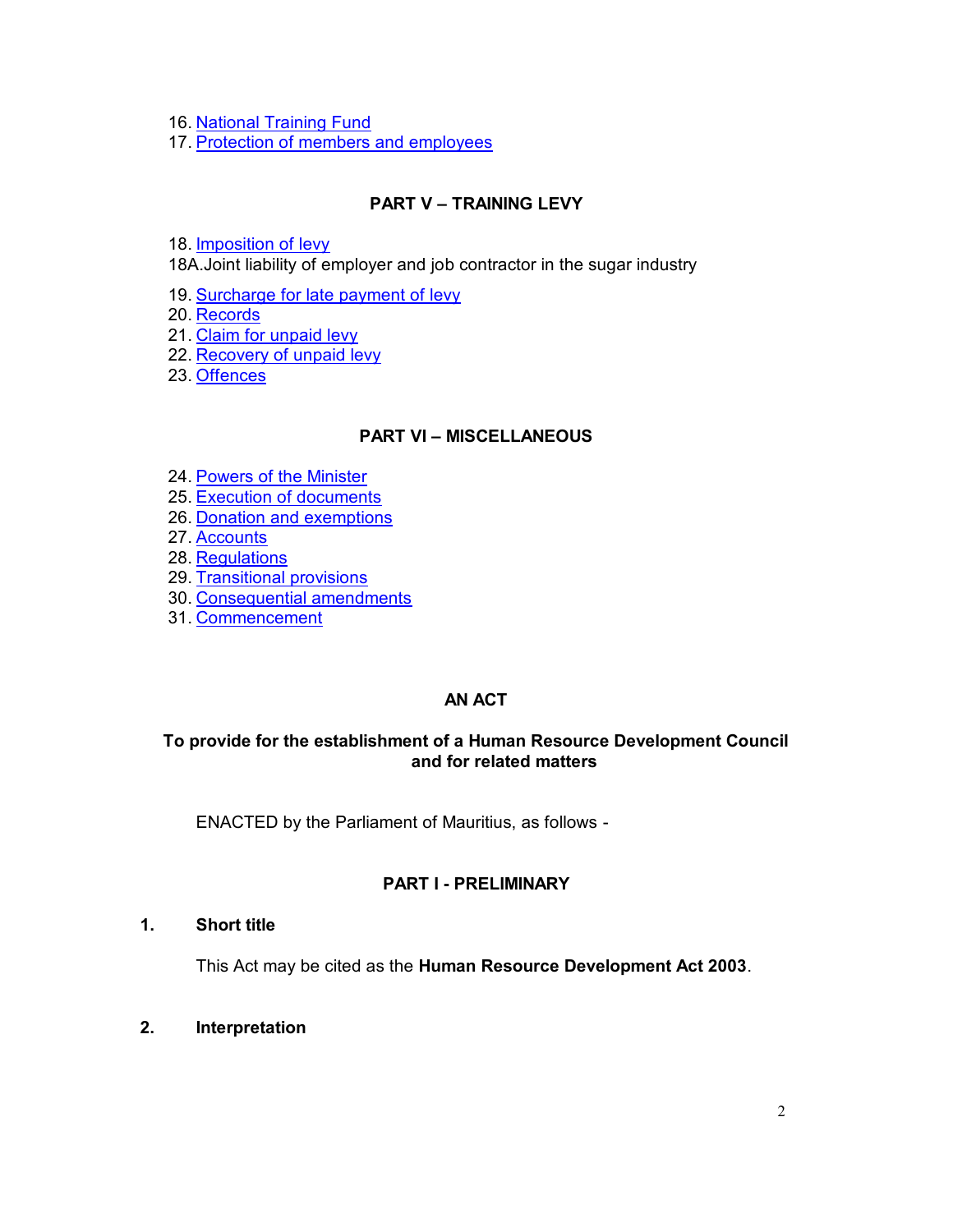In this Act -

"Chairperson" means the Chairperson of the Council appointed under section 7;

"committee" means a committee established by the Council under section 12 and does not include a sectoral committee;

"Council" means the Human Resource Development Council established under section 3;

"Director" means the Director of the Council appointed under section 13;

"Director-General" has the same meaning as in the Mauritius Revenue Authority Act;

"employee" –

- (a) means an employee of the Council other than the Director; but
- (b) does not include an employee referred to in section 18;

"Fund" means the National Training Fund set up pursuant to section 16;

"household worker" means a worker governed by the Domestic Workers (Remuneration Order) Regulations 1983;

"levy" –

- (a) means the levy under section 18; and
- (b) includes the surcharge under section 19;

"member" means a member of the Council and includes the Chairperson;

 "Minister" means the Minister to whom responsibility for the subject of human resource development is assigned;

"Ministry" means the Ministry responsible for the subject of human resource development;

"sectoral committee" means a committee established by the Council under section 11.

**Amended by [\[Act No. 9 of 2015\];](https://supremecourt.govmu.org/get-doc-link/Act_No._9_of_2015) [\[Act No. 4 of 2017\];](https://supremecourt.govmu.org/get-doc-link/Act_No._4_of_2017) [\[Act No. 11 of 2018\];](https://supremecourt.govmu.org/get-doc-link/Act_No._11_of_2018) [\[Act No.](https://supremecourt.govmu.org/get-doc-link/Act_No._7_of_2020)**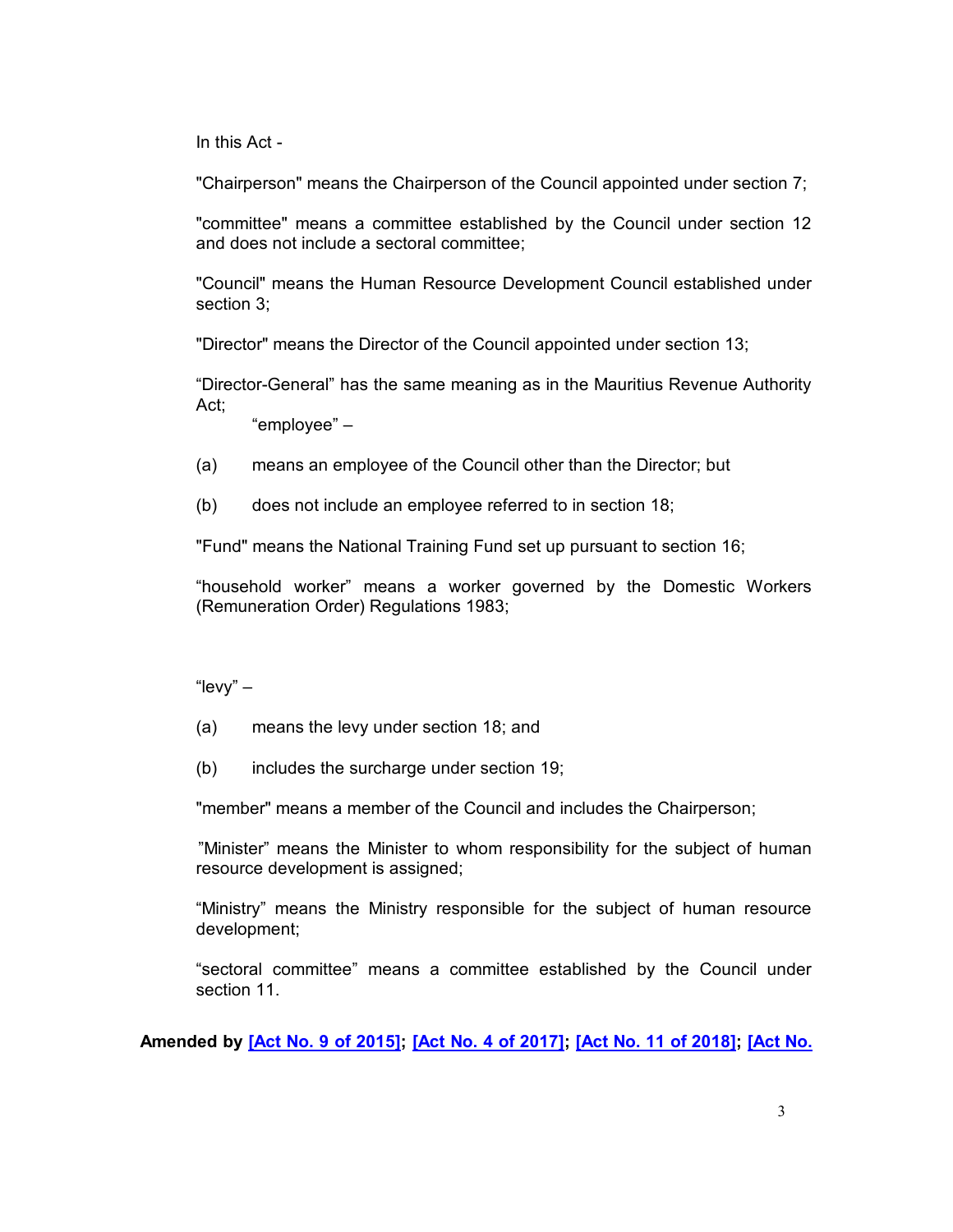## **[7 of 2020\]](https://supremecourt.govmu.org/get-doc-link/Act_No._7_of_2020)**

### **PART II – HUMAN RESOURCE DEVELOPMENT COUNCIL**

#### **3. Establishment of the Council**

- <span id="page-3-0"></span>(1) There is established for the purpose of this Act the Human Resource Development Council.
- (2) The Council shall be a body corporate.

#### **4. Objects of the Council**

<span id="page-3-1"></span>The objects of the Council shall be to -

- (a) promote human resource development in line with national economic and social objectives;
- (b) stimulate a culture of training and lifelong learning at the individual, organisational and national levels for employability and increasing productivity; and
- (c) provide the necessary human resource thrust for successful transformation of the economy of the country into a Knowledge Economy.

## **5. Functions of the Council**

<span id="page-3-2"></span>The functions of the Council shall be to -

- (a) advise the Minister on the formulation of human resource development policies and strategies;
- (b) establish linkages between the education and training systems and the workplace;
- (c) provide a forum for constant dialogue and consensus building among stakeholders on all matters relating to human resource development;
- (d) take appropriate measures to reduce the mismatch between demand and supply of human resource;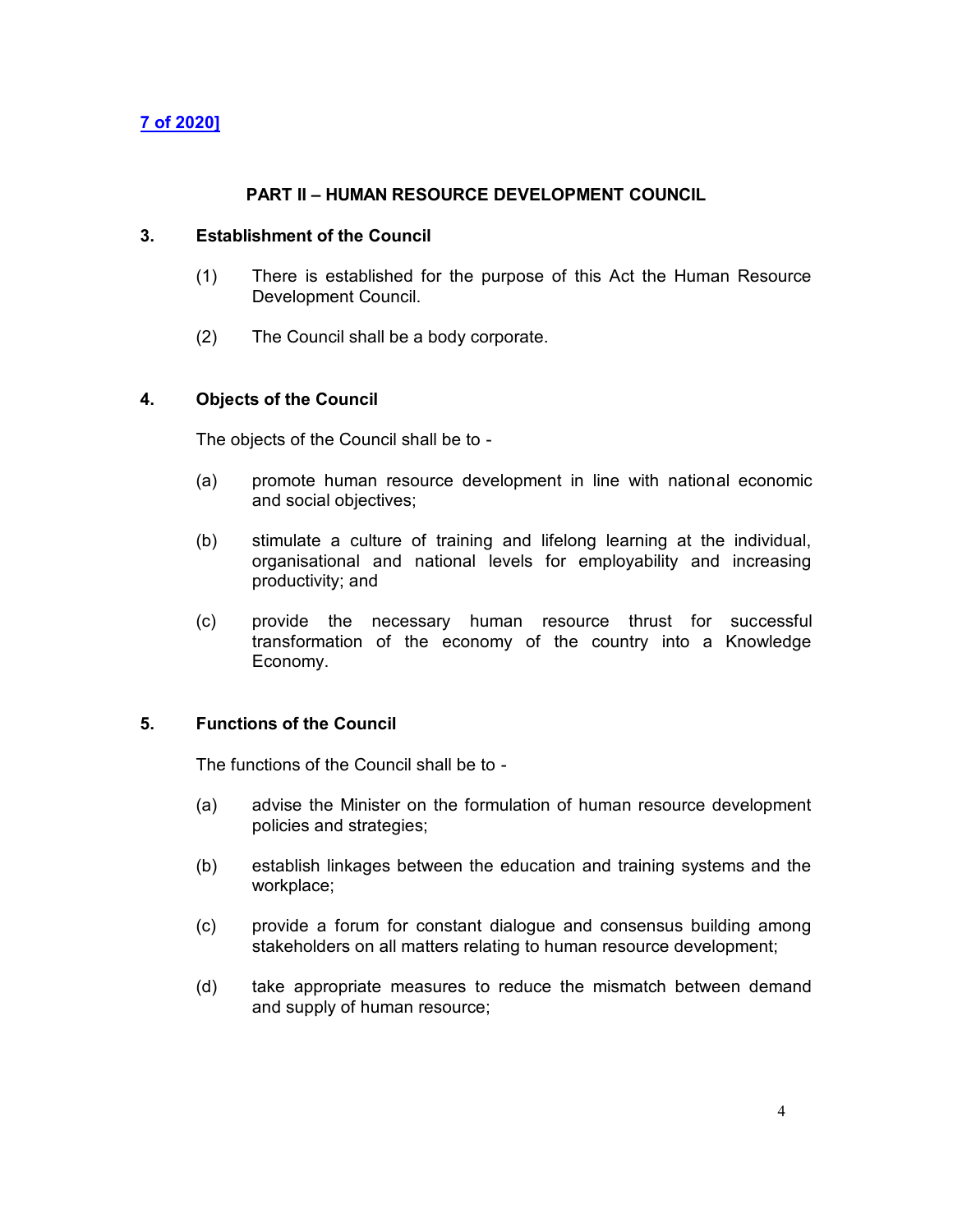- (e) commission research in the field of human resource development;
- (f) encourage employers to invest in the training of their employees with a view to upgrading their skills and acquiring new skills;
- (g) initiate and monitor studies on the relevance and impact of training activities in relation to the socio-economic development of the country;
- (h) promote knowledge management and benchmarking at enterprise and national levels with a view to improving the effectiveness of human resource development;
- (i) identify and monitor the implementation of appropriate skills development and apprenticeship schemes and programmes;
- (j) monitor the participation of employers, employees, and job seekers in training schemes and programmes;
- (k) develop schemes for retraining and multi-skilling;
- (l) provide incentives for training institutions to acquire and upgrade their equipment and facilities;
- (m) manage the National Training Fund; and
- (n) perform such other functions as are necessary to further the objects of the Council.

**(5A)** Notwithstanding this section, during the period 1 July 2019 to 30 June 2020, employers whose employees earn a salary not exceeding 10,000 rupees per month, shall pay a training levy of one per cent and the rate to be remitted to the Council under subsection (3)(e) for the National Training Fund shall be 0.5 per cent.

# **Added by [\[Act No. 13 of 2019\]](https://supremecourt.govmu.org/get-doc-link/Act_No._13_of_2019)**

### **6. Powers of the Council**

<span id="page-4-0"></span>The Council may do such things as appear requisite and advantageous in furtherance of its objects and may, in particular -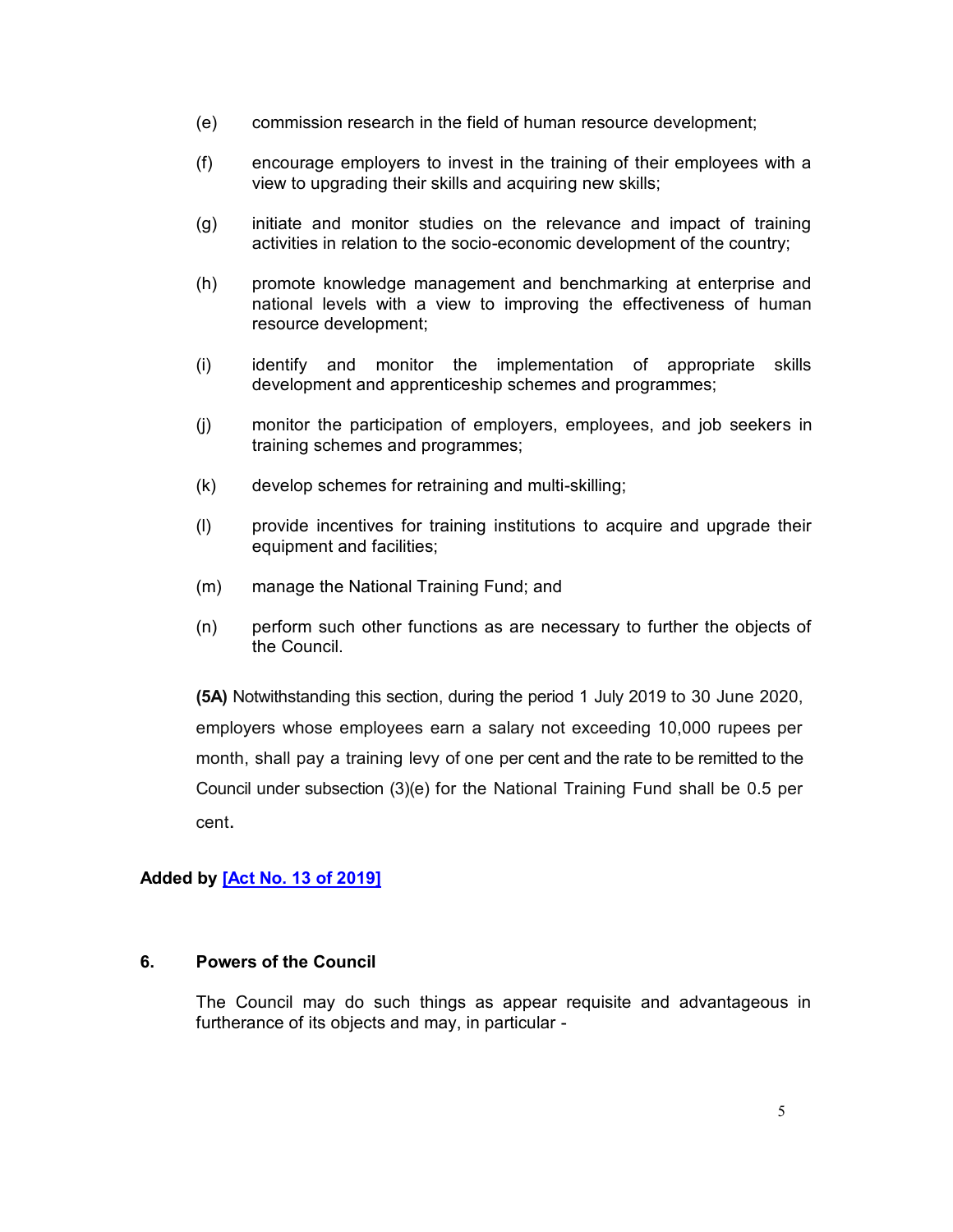- (a) acquire, hold and dispose of assets;
- (b) employ its funds to defray expenses in connection with the performance of its functions;
- (c) impose a training levy on employers;
- (d) charge or waive fees in respect of any services provided by the Council; and
- (e) receive grants-in-aid and donations.

# **7. Membership of the Council**

- <span id="page-5-0"></span>(1) The Council shall consist of -
	- (a) a Chairperson, to be appointed by the Minister in consultation with the Business Mauritius;
	- (b) the Financial Secretary or his representative;
	- (c) a representative of the Ministry responsible for the subject of education;
	- (d) the Permanent Secretary of the Ministry responsible for the subject of labour or his representative;
	- (e) the Chief Executive Officer of the Economic Development Board established under the Economic Development Board Act 2017, or his representative;
	- (ea) a representative of the Prime Minister's Office;
	- (f) 3 representatives of the key economic sectors, to be appointed by the Minister after consultation with the Business Mauritius;
	- (g) one representative of registered trade unions from the private sector, to be appointed by the Minister;
	- (h) 2 persons having experience in the field of human resource development, to be appointed by the Minister.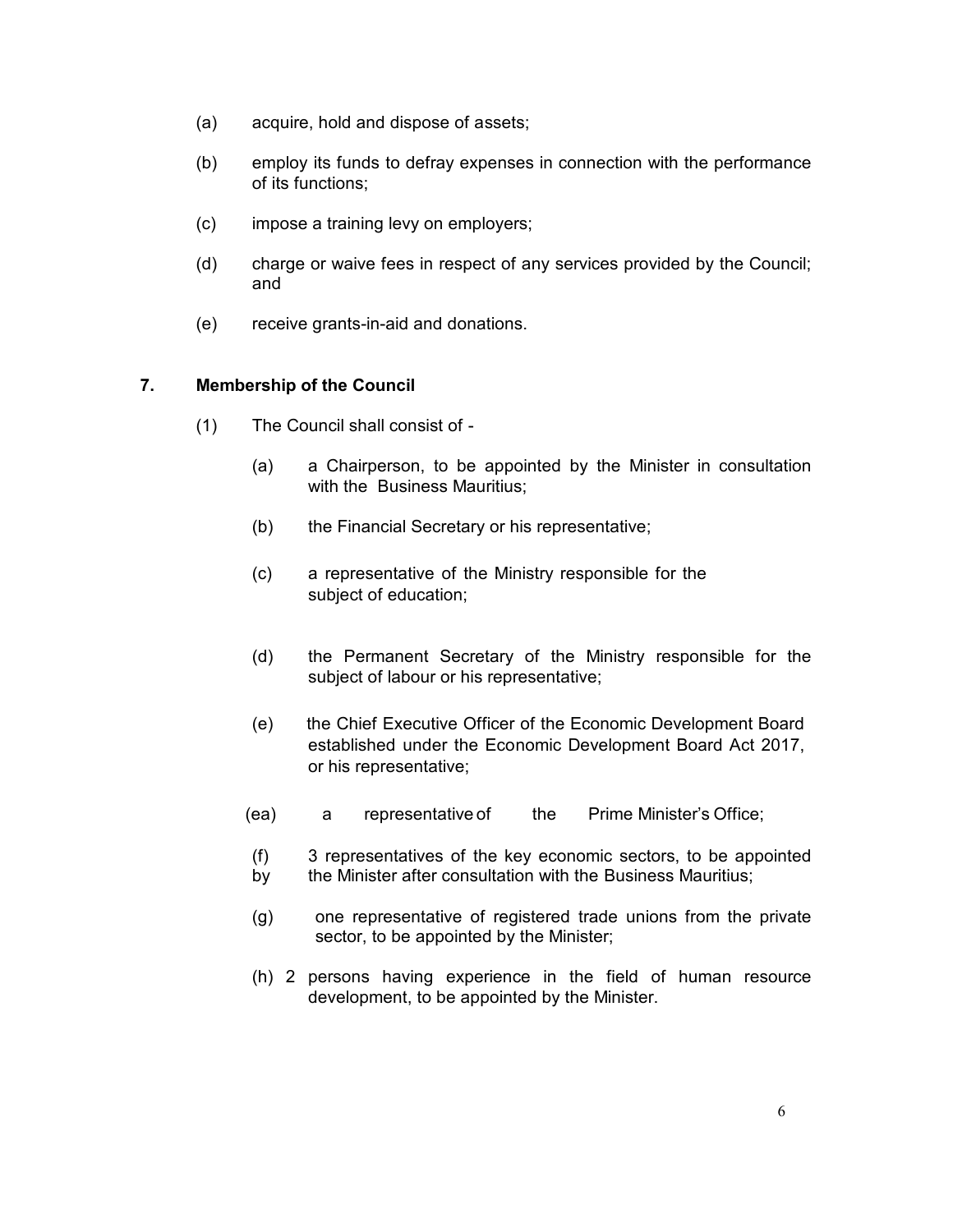- (2) Every member of the Council, appointed under subsection  $(1)(a)$  and  $(f)$ to (h), shall hold office for a period of 2 years and shall be eligible for reappointment.
- (3) Every member shall be paid from the Fund such remuneration and allowances as the Minister may determine.

# **Amended by [\[Act No. 9 of 2015\];](https://supremecourt.govmu.org/get-doc-link/Act_No._9_of_2015) [\[Act No. 11 of 2018\]](https://supremecourt.govmu.org/get-doc-link/Act_No._11_of_2018)**

#### **8. Meetings of the Council**

- <span id="page-6-0"></span>(1) The Council shall meet at least once every month and at such time and place as the Chairperson may direct.
- (2) The Chairperson shall call a meeting of the Council within 7 days of the receipt of a written request for that purpose addressed to him by any 3 other members of the Council.
- (3) Six members of the Council shall constitute a quorum.
- (4) Subject to this Act, the Council shall regulate its meetings and proceedings in such manner as it thinks fit.

#### **Amended by [\[Act No. 9 of 2015\]](https://supremecourt.govmu.org/get-doc-link/Act_No._9_of_2015)**

## **PART III - COMMITTEES**

#### <span id="page-6-2"></span><span id="page-6-1"></span>**9. - 10. Repealed by [\[Act No. 9 of 2015\]](https://supremecourt.govmu.org/get-doc-link/Act_No._9_of_2015)**

#### <span id="page-6-3"></span>**11. Sectoral Committees**

- (1) The Council shall establish a sectoral Committee for each of the following sectors -
	- (a) agriculture;
	- (b) financial services;
	- (c) information and communication technology;
	- (d) manufacturing;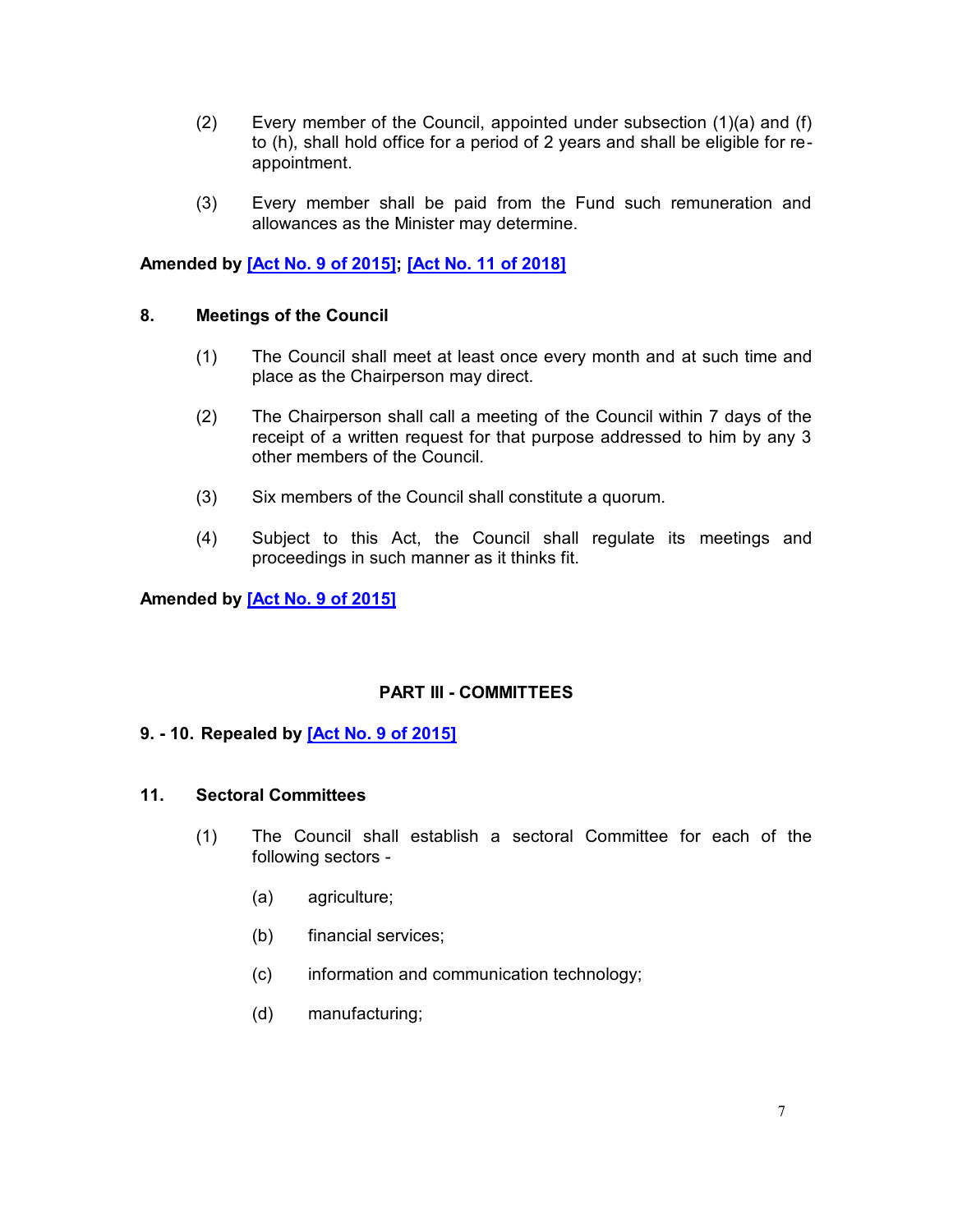- (e) public service;
- (f) tourism.
- (2) Every sectoral committee shall
	- (a) serve as liaison between the Council and its sector;
	- (b) advise the Council on emerging economic trends and relevant training needs in its sector.
- (3) The Council shall appoint –

(a) such person as it may determine to chair each sectoral committee;

- (b) as members of each sectoral committee, such number of persons having experience in each of the sectors specified in subsection (1), as it thinks fit.
- (4) Every sectoral committee shall regulate its meetings and proceedings in such manner as it thinks fit.

## **Amended by [\[Act No. 9 of 2015\]](https://supremecourt.govmu.org/get-doc-link/Act_No._9_of_2015)**

#### **12. Committees**

- <span id="page-7-0"></span>(1) The Council may establish such other committees for such purpose at it thinks necessary and it may co-opt persons who are not members of the Council to the committees.
- (2) The Council may
	- (a) delegate any of its powers to a committee but shall not be divested of any power so delegated and may at any time withdraw the delegation;
	- (b) amend or set aside the decision of a committee.
- (3) Every committee established under this section shall regulate its meetings and proceedings in such manner as it thinks fit.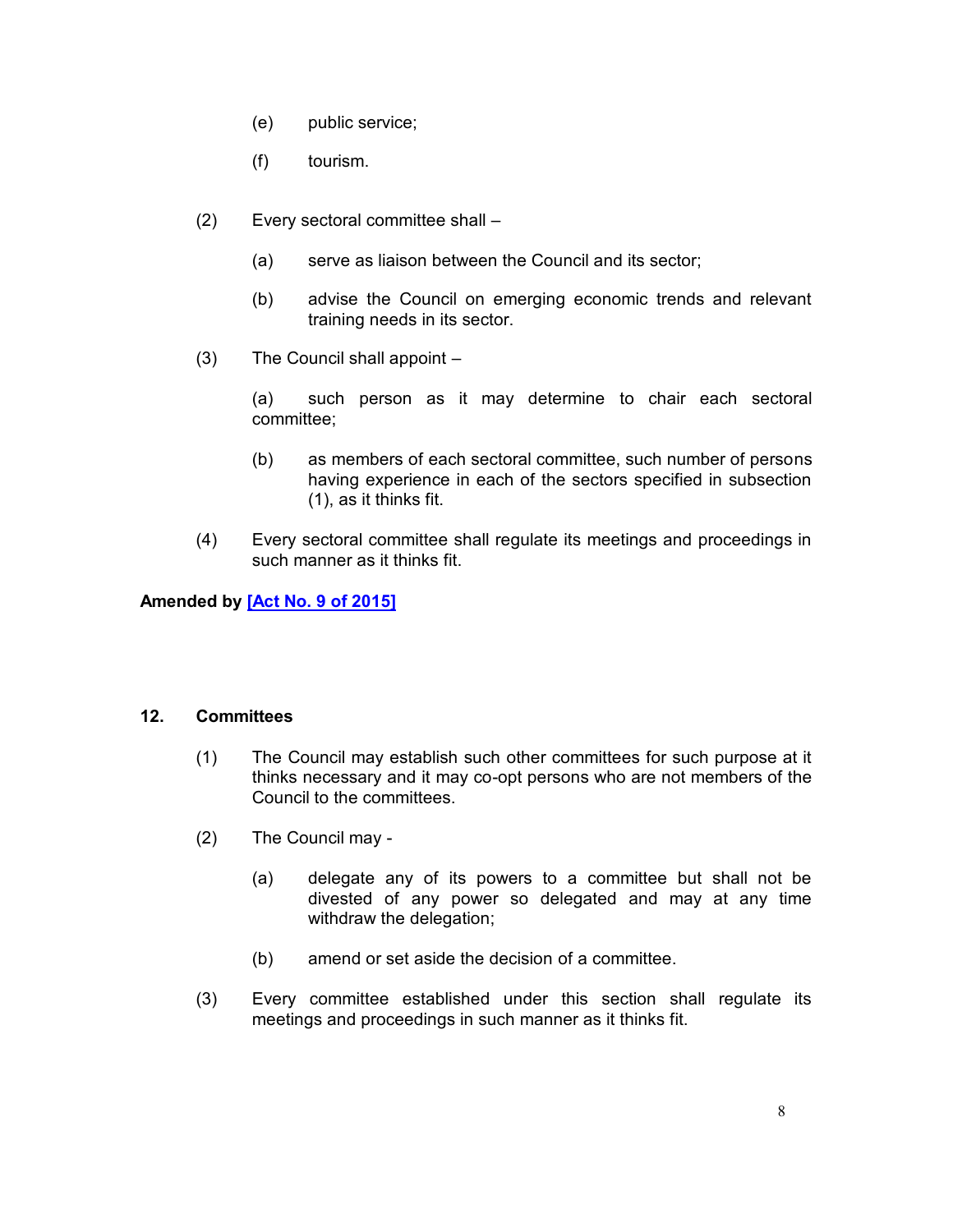# **PART IV - ADMINISTRATION**

### **13. Director**

- <span id="page-8-0"></span>(1) There shall be a Director who shall be the chief executive officer of the Council.
- (2) The Director shall be appointed by the Council, with the approval of the Minister, on such terms and conditions as it thinks fit.
- (3) The Director shall
	- (a) provide technical and professional support to the Council;
	- (b) monitor and ensure the proper implementation of the programme of work of the Council;
	- (c) prepare such papers, documents and studies as may be requested by the Council;
	- (d) be responsible for the execution of the policy of the Council and for the carrying out, controlling and managing of the day-to-day business and activities of the Council;
	- (e) carry out such other duties as may be entrusted to him by the Council.
- (4) The Director shall
	- (a) attend every meeting of the Council and other Committees; and
	- (b) take part in the deliberations of the Council but shall not be entitled to vote on any matter before the Council.

**Amended by [\[Act No. 9 of 2015\]](https://supremecourt.govmu.org/get-doc-link/Act_No._9_of_2015)**

#### **14. Appointment of employees**

- <span id="page-8-1"></span>(1) The Council may employ, on such terms and conditions as it thinks fit, such employees as may be necessary for the proper discharge of its functions.
- (2) Every employee shall be under the administrative control of the Director.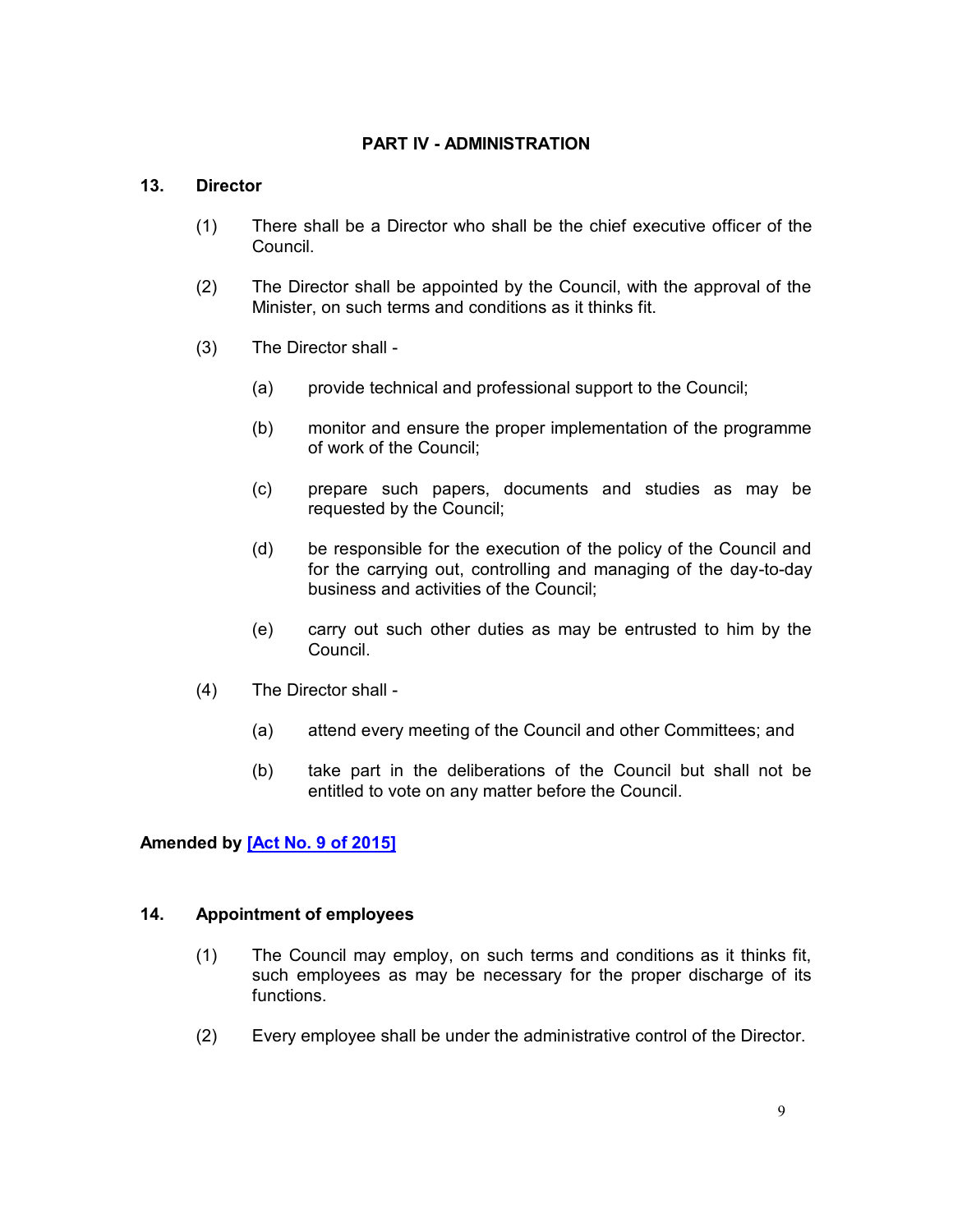#### **15. Conditions of service of employees**

<span id="page-9-0"></span>The Council may, with the approval of the Minister, make provision to govern the conditions of service of employees and, in particular, to deal with -

- (a) the appointment, dismissal, discipline, pay and leave of, and the security to be given by, employees;
- (b) appeals by employees against dismissal or any other disciplinary measures; and
- (c) the establishment and maintenance of provident and pension fund schemes, the contributions payable to, and the benefits recoverable from, those schemes.

## **16. National Training Fund**

- <span id="page-9-1"></span>(1) The Council shall set up a National Training Fund -
	- (a) into which all money received from any source by the Council shall be paid; and
	- (b) out of which
		- (i) all payments and grants required to be made by the Council shall be effected; and
		- (ii) shall be paid into the Consolidated Fund established under section 103 of the Constitution, such surplus money not required for the purposes of subparagraph (i) as the Council may determine.

### **Amended by [\[Act No. 15 of 2006\]](https://supremecourt.govmu.org/get-doc-link/Act_No._15_of_2006)**

- (2) There shall be paid into the Fund
	- (a) all money appropriated by the National Assembly for the realisation of the objects of the Council;
	- (b) all money collected by way of training levy;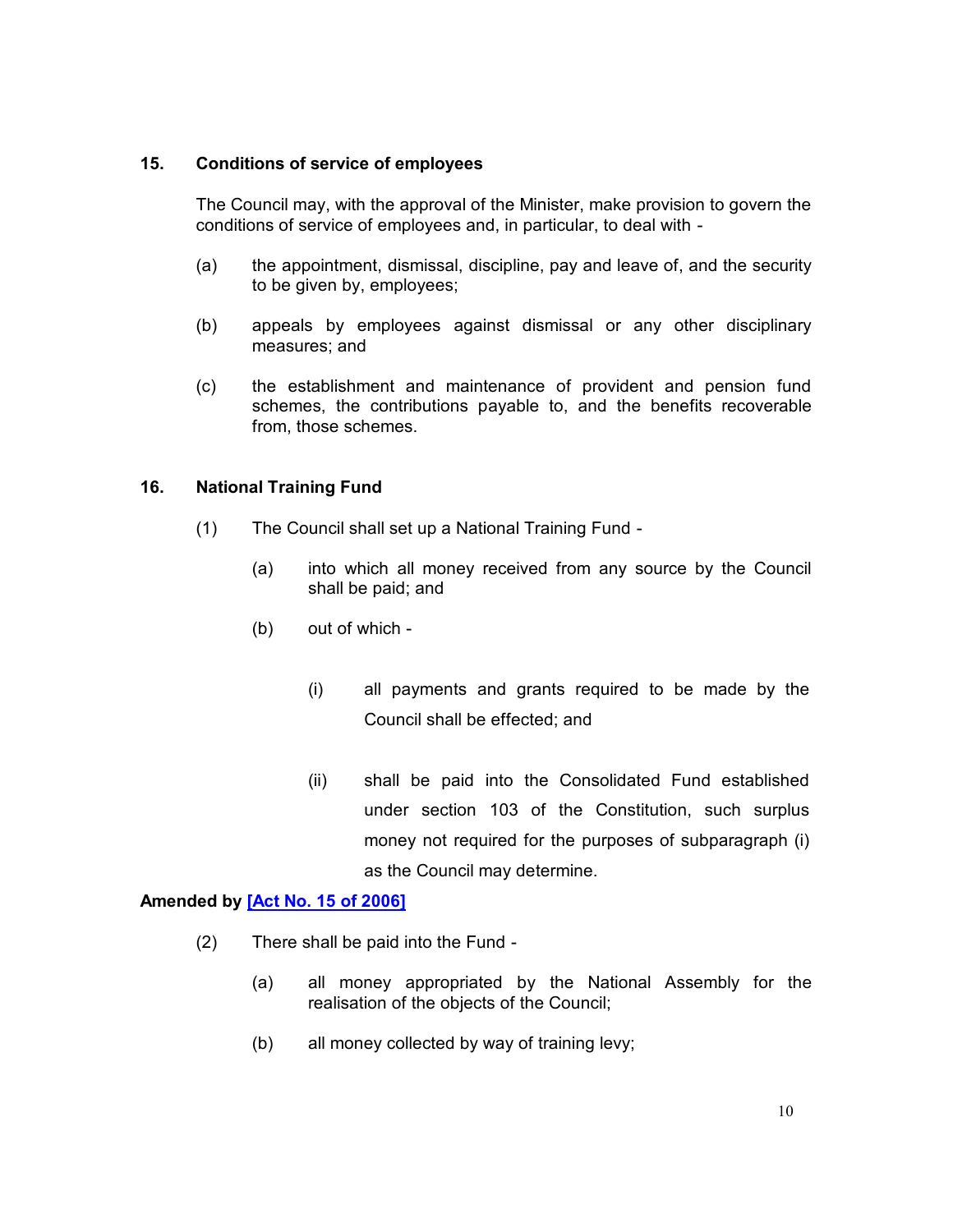- (c) duties or fees levied by the Council;
- (d) grants and donations;
- (e) contributions or royalties received by the Council;
- (f) interest on investments; and
- (g) any moneys lawfully accruing to the Fund.

#### **17. Protection of members and officers**

<span id="page-10-0"></span>No civil liability shall lie against any member or officer of the Council for any act or omission except in so far as the act or omission complained of was done in bad faith.

#### **PART V – TRAINING LEVY**

#### **18. Imposition of levy**

<span id="page-10-1"></span>(1) Subject to section 18A, every employer shall, in respect of every employee, other than a household worker pay a training levy in accordance with subsection (2).

## **Amended by [\[Act No. 3 of 2007\]](https://supremecourt.govmu.org/get-doc-link/Act_No._3_of_2007)**

- (2) The levy under subsection (1) shall be payable on the employee's total basic wage or salary excluding overtime, bonuses and allowances in respect of a month at the rate specified in the First Schedule.
- (3) The levy payable under this section shall
	- (a) be paid monthly together with a return in such form as may be approved by the Director-General;
	- (b) be paid at the end of the completed month and in any case -
		- (i) where the levy is paid electronically, not later than the end of the month following the end of the completed month; or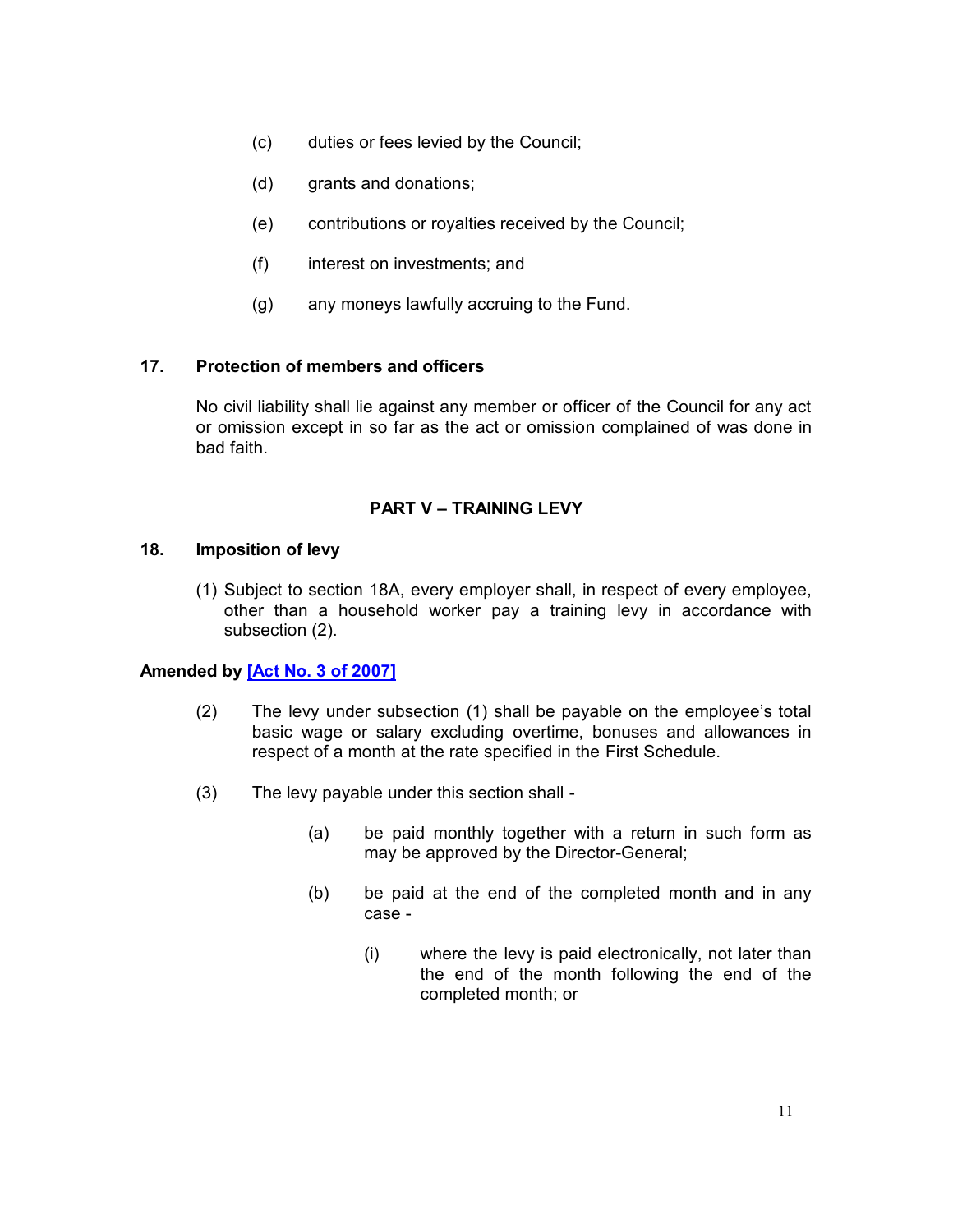- (ii) where the levy is paid other than electronically, not later than 20 days after the end of the completed month;
- (c) be paid to the Director-General together with the contributions payable under the National Pensions Act and the National Savings Fund Act;
- (d) **Repealed by [\[Act No. 15 of 2021\]](https://supremecourt.govmu.org/get-doc-link/Act_No._15_of_2021)**
- (e) with respect to the rate specified for the National Training Fund in the Second Schedule, be remitted by the Director-General to the Council at such intervals and subject to such terms and conditions as may be agreed between the Director-General and the Council;
- (f) with respect to the rate specified for the Workfare Programme Fund in the Second Schedule, e remitted by the Director-General to the Ministry in order to be credited to the Workfare Programme Fund set up under section 76 of the Workers' Rights Act 2019.
- (4) Payment of the levy under this section may be made and the return submitted electronically in such manner and through such computer system as may be approved by the Director-General.
- (5) With effect from such date as may be notified in the *Gazette*, the Director-General may direct that any matter, act or thing referred to in subsection (3) shall be made, submitted or done electronically, unless otherwise authorised.

(5A) Notwithstanding this section, during the period 1 July 2019 to 30 June 2020, employers whose employees earn a salary not exceeding 10,000 rupees per month, shall pay a training levy of one per cent and the rate to be remitted to the Council under subsection (3)(e) for the National Training Fund shall be 0.5 per cent.

(5B) Notwithstanding this section, during the period –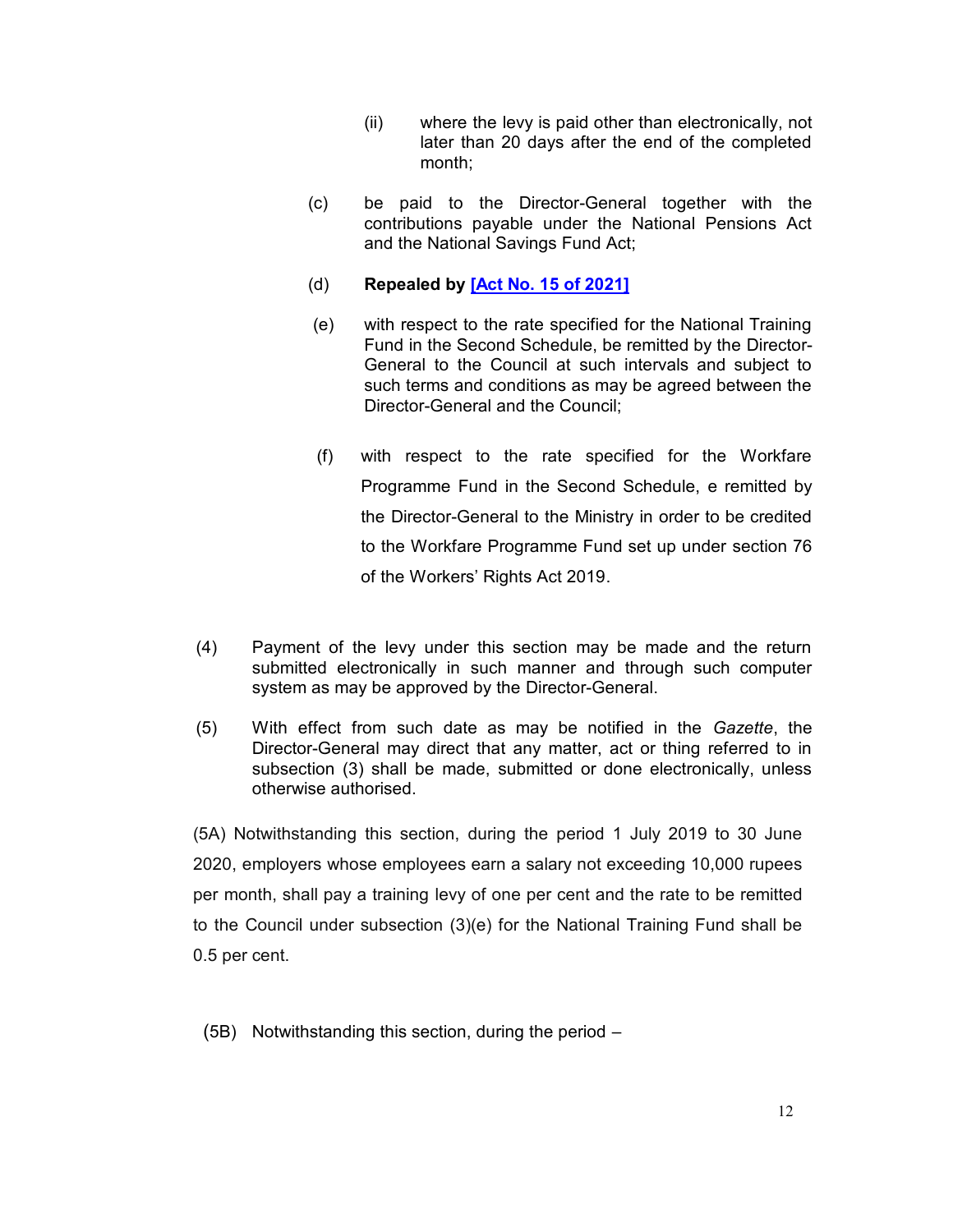- (a) 1 April 2020 to 30 June 2020, every employer in the tourism sector shall, in respect of every employee, pay a training levy of one per cent and the rate to be remitted to the Council under subsection (3)(e) for the National Training Fund shall be 0.5 per cent;
	- (b) 1 July 2020 to 30 June 2021, every employer shall, in respect of every employee, pay a training levy of one per cent and the rate to be remitted to the Council under subsection (3)(e) for the National Training Fund shall be 0.5 per cent.
- (6) For the purposes of this section –

"charitable institution" has the same meaning as in the Income Tax Act;

"employee" has the same meaning as in the National Pensions Act but does not include a person employed by a private secondary school or a charitable institution;

"Ministry" means the Ministry responsible for the subject of social security;

"tourism sector" means any business or activity specified in Sub-part B of Part I of the Twelfth Schedule to the Income Tax Regulations 1996.

#### **Amended by [\[Act No. 3 of 2007\];](https://supremecourt.govmu.org/get-doc-link/Act_No._3_of_2007) [\[Act No. 33 of 2008\];](https://supremecourt.govmu.org/get-doc-link/Act_No._33_of_2008) [\[Act No. 4 of 2017\];](https://supremecourt.govmu.org/get-doc-link/Act_No._4_of_2017) [\[Act No.](https://supremecourt.govmu.org/get-doc-link/Act_No._13_of_2019)  [13 of 2019\];](https://supremecourt.govmu.org/get-doc-link/Act_No._13_of_2019) [\[Act No. 20 of 2019\];](https://supremecourt.govmu.org/get-doc-link/Act_No._20_of_2019) [\[Act No. 7 of 2020\];](https://supremecourt.govmu.org/get-doc-link/Act_No._7_of_2020) [\[Act No. 15 of 2021\]](https://supremecourt.govmu.org/get-doc-link/Act_No._15_of_2021)**

#### **18A. Joint liability of employer and job contractor in the sugar industry**

(1) where an employer has recourse to a job contractor -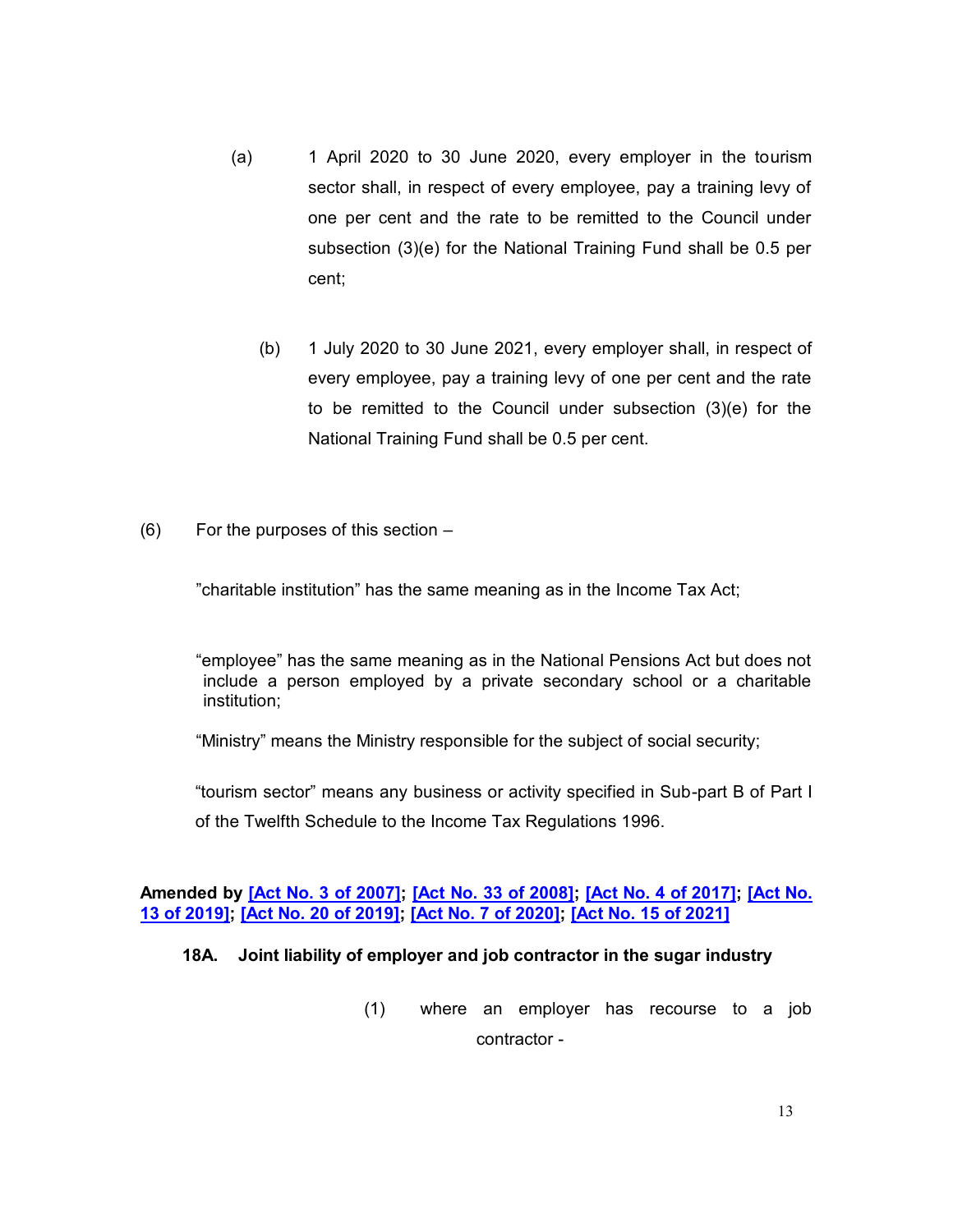- (a) he shall forthwith give written notice thereof to the Director-General and specify in the notice the name and address of the job contractor, the duration and value of the contract, and the nature of work or service to be performed;
- (b) the employer and the job contractor shall be jointly and severally liable to pay the levy under section 18 in respect of every employee employed by the job contractor in the performance of the work or service specified in the contract.
- (2) For the purposes of this section –

"employer has the meaning assigned to it under section 111 of the Workers' Rights Act 2019;

"job contractor" means a person who employs an employee for the performance of any work or service which he has contracted to do or provide for an employer.

# **Amended by [\[Act No. 3 of 2007\];](https://supremecourt.govmu.org/get-doc-link/Act_No._3_of_2007) [\[Act No. 33 of 2008\];](https://supremecourt.govmu.org/get-doc-link/Act_No._33_of_2008) [\[Act No. 4 of 2017\];](https://supremecourt.govmu.org/get-doc-link/Act_No._4_of_2017) [\[Act No.](https://supremecourt.govmu.org/get-doc-link/Act_No._20_of_2019)  [20 of 2019\]](https://supremecourt.govmu.org/get-doc-link/Act_No._20_of_2019)**

#### **19. Surcharge for late payment of levy**

<span id="page-13-0"></span>(1) Without prejudice to any legal proceedings which may be instituted under this Act, where a person fails, within the prescribed time, to pay the levy under section 18, he shall be liable to pay, in addition to the levy, a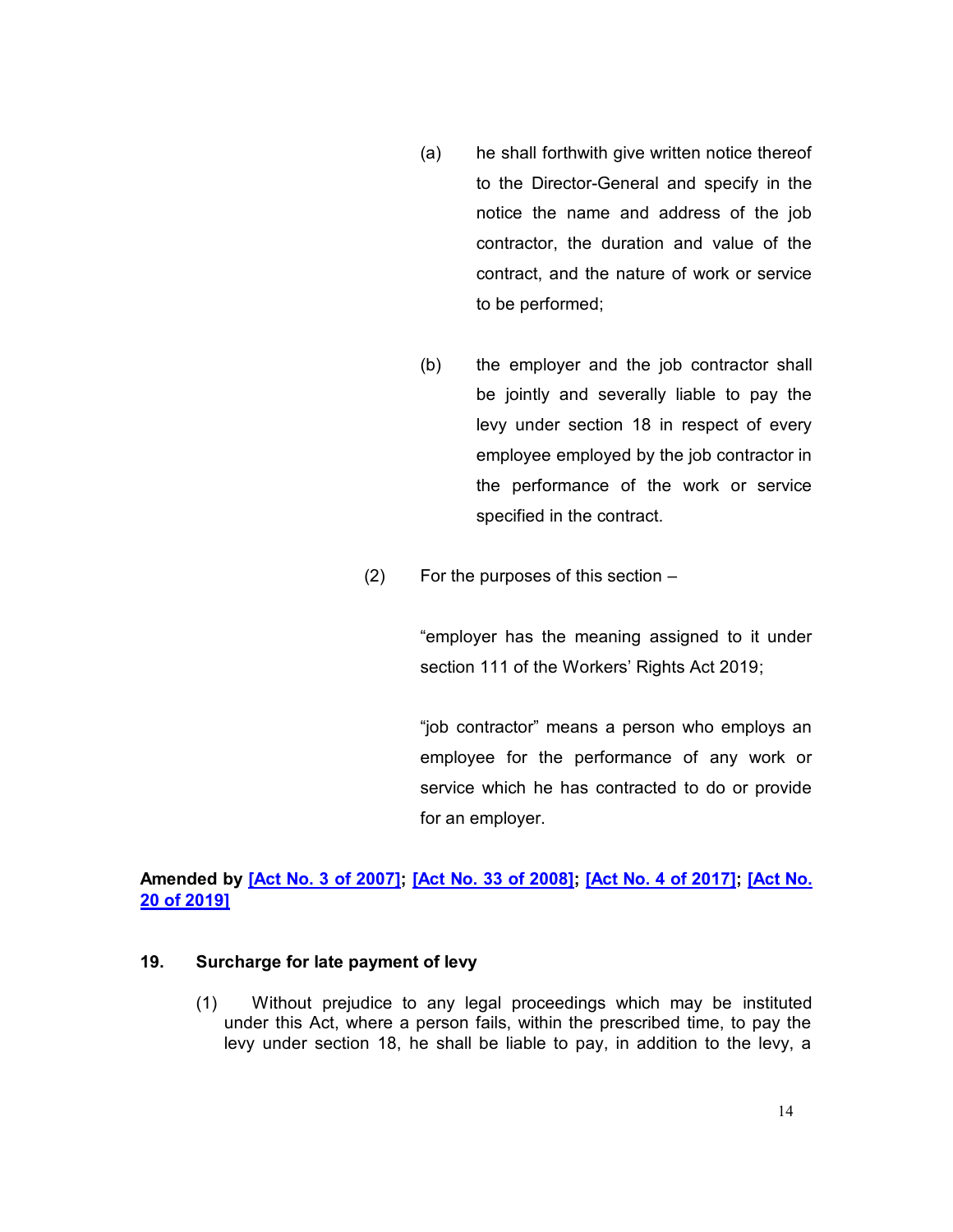surcharge of 5 per cent on the unpaid levy excluding the surcharge for each month or part of the month during which the levy remains unpaid, provided that the surcharge does not, in the aggregate, exceeds 100 per cent of the amount of unpaid levy.

(2) (a) Notwithstanding subsection (1), no surcharge shall be payable by an insurer and any of its related companies where –

- (i) a special administrator has, pursuant to section 110A of the Insurance Act, been appointed to the whole or part of the business activities of the insurer and any of its related activities; or
- (ii) the whole or part of the undertaking of the insurer and any of its related companies has, pursuant to section 110B of the Insurance Act, been transferred to a wholly-owned Government company or a company where the ultimate beneficial owner is Government.
	- (b) In this subsection –

"insurer" has the same meaning as in the Insurance Act.

## **Amended by [\[Act No. 10 of 2017\]](https://supremecourt.govmu.org/get-doc-link/Act_No._10_of_2017)**

## **20. Records**

- <span id="page-14-0"></span>(1) Every person shall, for the purposes of section 18, keep a record specifying, in respect of each employee, his national identity number, full name, occupation, the total basic wage or salary, the pay period and the levy paid in relation to him.
- (2) The record referred to in subsection (1) shall be made available on demand by the Director-General for examination.

## **Amended by [\[Act No. 4 of 2017\]](https://supremecourt.govmu.org/get-doc-link/Act_No._4_of_2017)**

#### **21. Claim for unpaid levy**

<span id="page-14-1"></span>Where the Director-General is satisfied that the levy paid by the employer is not the full amount of levy to be paid, the Director-General may, by written notice serve on the employer, make a claim of the amount of levy which in its opinion ought to be payable by the employer, and that amount shall thereupon be the amount of levy due to be paid under sections 18 and 19.

#### **Amended by [\[Act No. 4 of 2017\]](https://supremecourt.govmu.org/get-doc-link/Act_No._4_of_2017)**

#### <span id="page-14-2"></span>**22. Collection and recovery of levy by Director-General**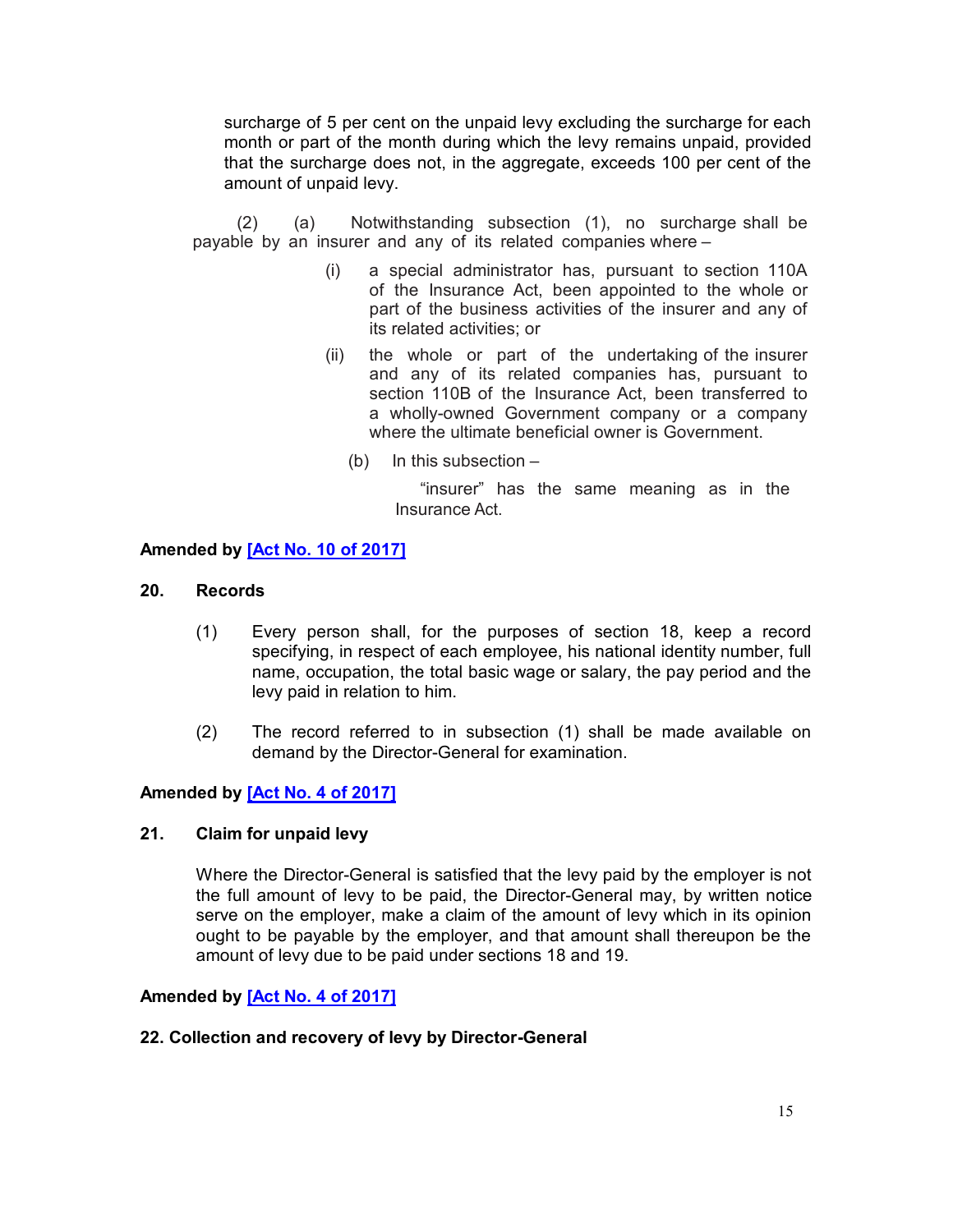- (1) The Director-General shall, in relation to every employer
	- (a) collect the levy payable under sections 18 and 18A, and any surcharge payable under section 19; and
	- (b) enforce payment of, and recover, any unpaid levy, including surcharge, in the same manner as tax is recoverable under Part IVC of the Mauritius Revenue Authority Act.

(2) Notwithstanding section 3(3) of the Mauritius Revenue Authority Act, any levy, including surcharge, collected by the Director-General under this Act shall be remitted to the Ministry or Council, as the case may be –

- (a) in case payment of the levy, including surcharge, is made electronically, not later than 2 working days from the date of the payment; or
- (b) in any other case, not later than 10 working days after the end of the month in which payment of the levy, including surcharge, is made.

(3) The Director-General shall, for the purposes of subsection (1), keep appropriate records to ascertain, in respect of every month or financial year, as the case may be –

- (a) the amount of levy, including surcharge, collected from every employer;
- (b) the amount of levy, including surcharge, remitted to the Ministry or Council, as the case may be, in respect of every employer; and
- (c) the amount of levy, including surcharge, unpaid by every employer, as at the end of every month or financial year, as the case may be.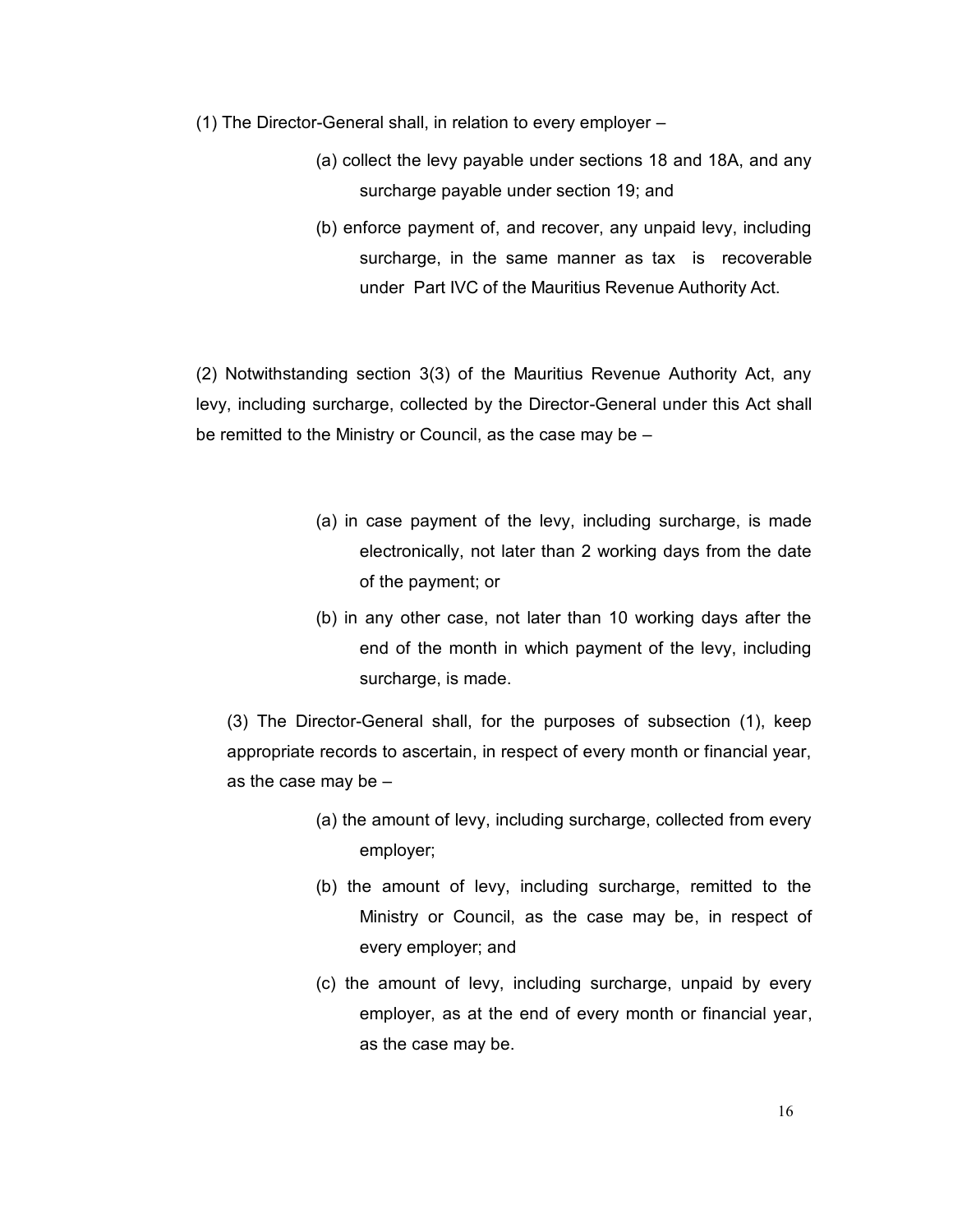(4) The information kept under subsection (3) shall be forwarded by the Director-General to the Ministry or Council, as the case may be –

- (a) in case payment of the levy, including surcharge, is made electronically, not later than 2 working days from the date of the payment; or
- (b) in any other case, not later than 10 working days after the end of the month in which payment of the levy, including surcharge, is made.

(5) Any levy which has not been paid to the Ministry or Council, as the case may be in respect of any month shall, on the commencement of this section, be due to the Director-General.

 $(6)$  In this section  $-$ 

"Ministry" means the Ministry responsible for the subject of social security.

# **Amended by [\[Act No. 4 of 2017\];](https://supremecourt.govmu.org/get-doc-link/Act_No._4_of_2017) [\[Act No. 11 of 2018\];](https://supremecourt.govmu.org/get-doc-link/Act_No._11_of_2018) [\[Act No. 15 of 2021\]](https://supremecourt.govmu.org/get-doc-link/Act_No._15_of_2021)**

# **23. Offences**

Any person who contravenes any provision of sections 18, 19, 20 and 21 shall commit an offence and shall, on conviction, be liable to a fine not exceeding 50,000 rupees and to imprisonment for a term not exceeding 12 months.

# **PART VI - MISCELLANEOUS**

## **24. Powers of the Minister**

<span id="page-16-0"></span>The Minister may give such directions of a general character to the Council, not inconsistent with this Act, as he considers necessary in the public interest, and the Council shall comply with those directions.

# **25. Execution of documents**

<span id="page-16-1"></span>Every deed, act or document relating to the Council shall be signed by the Chairperson and the Director on behalf of the Council.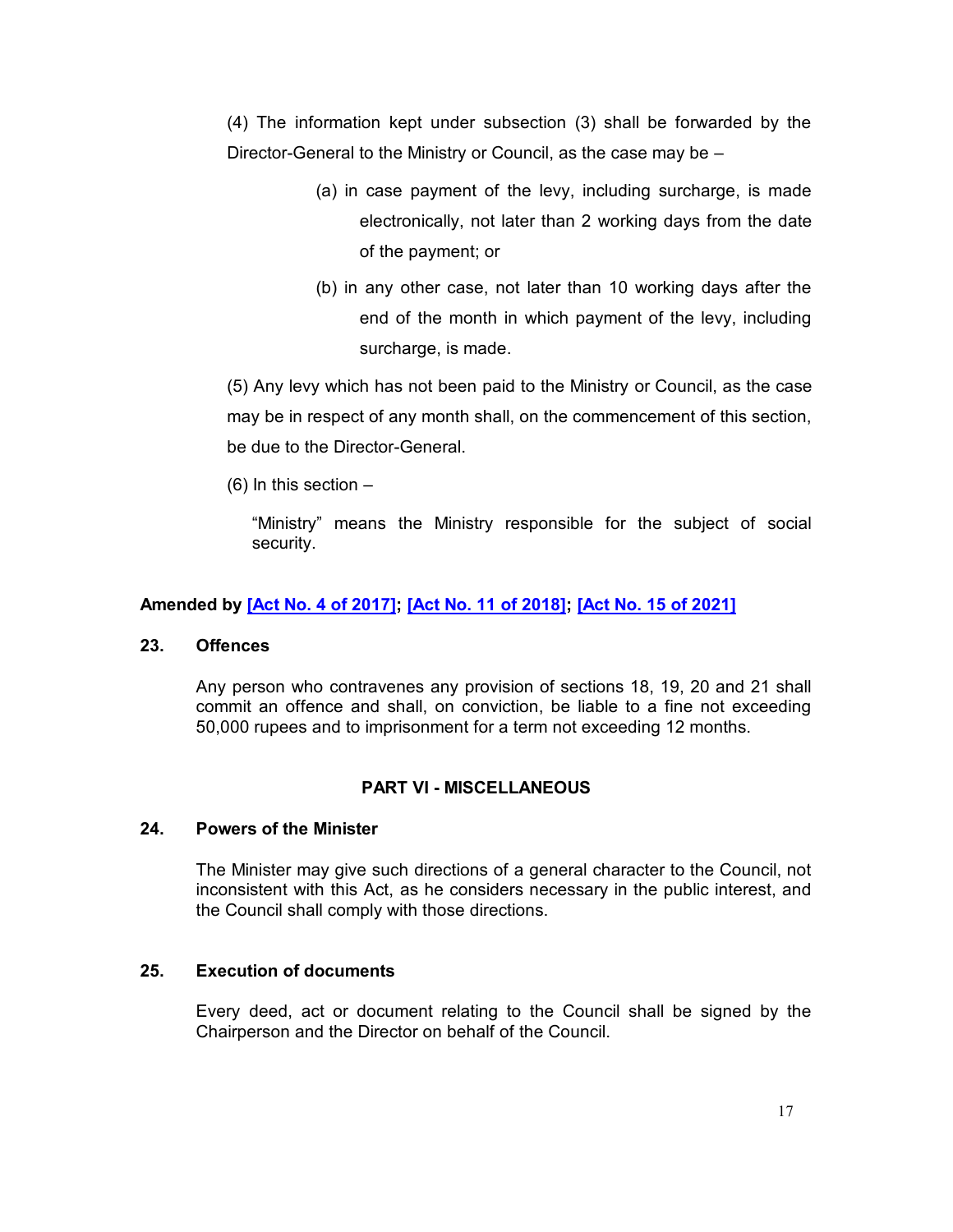# **26. Donations and exemptions**

- <span id="page-17-0"></span>(1) Article 910 of the Code Napoleon shall not apply to the Council.
- (2) Notwithstanding any other enactment, the Council shall be exempt from the payment of any charge, duty, fee, rate or tax.

# **27. Accounts**

- <span id="page-17-1"></span>(1) The Council shall, on or before 31 October in every year, submit to the Minister a report together with an audited statement of accounts on the operation of the Council in respect of the 12 months ending on 30 June of the same year.
- (2) The report of the Council shall be laid before the National Assembly.

# **28. Regulations**

- <span id="page-17-2"></span>(1) The Council may, with the approval of the Minister, make such regulations at it thinks fit for the purposes of this Act.
- (2) Any regulations made under subsection (1) may provide
	- (a) for the levying of fees and taking of charges; and
	- (b) that any person who contravenes the regulations shall commit an offence and shall, on conviction, be liable to a fine not exceeding 50,000 rupees and to imprisonment for a term not exceeding 12 months.
- (3) The Minister may, by regulations, amend the Schedule.

# **29. Transitional provisions**

- <span id="page-17-3"></span>(1) Any money standing to the credit of the Industrial and Vocational Training Board at the commencement of this Act, which has been collected as training levy under the Industrial and Vocational Training Board Act, shall vest in the Council.
- (2) Any training levy unpaid under the Industrial and Vocational Training Board Act on the date immediately before the coming into operation of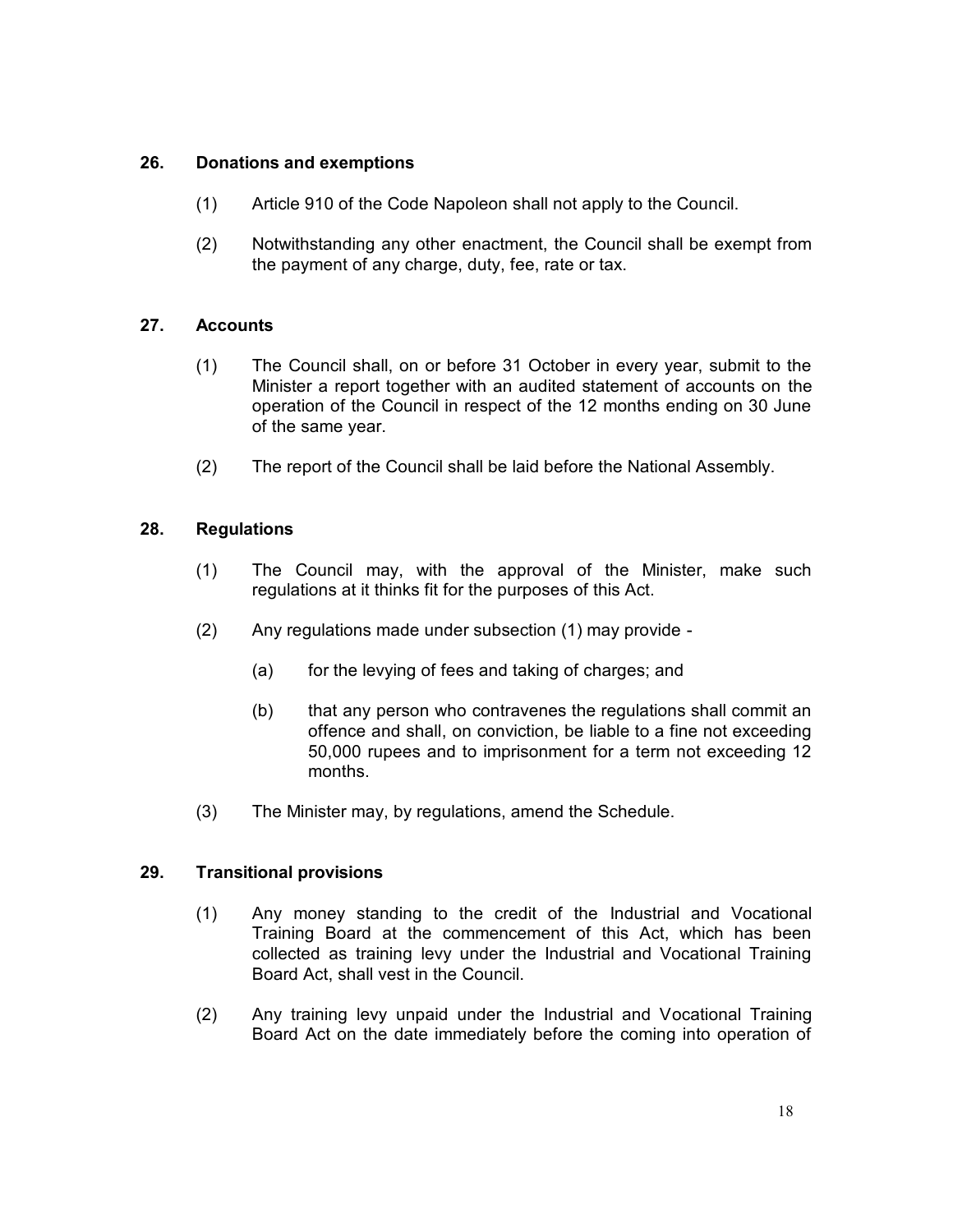this Act shall, in respect of the corresponding period, be deemed to be unpaid under this Act.

(3) All proceedings, judicial or otherwise, commenced before and pending immediately before the date of the coming into operation of this Act in so far as they relate to the levy, by or against the Board established under the Industrial and Vocational Training Board Act shall be deemed to have been commenced, and may be continued, by or against the Council under this Act.

# **30. Consequential amendments**

- <span id="page-18-0"></span>(1) The Industrial and Vocational Training Board Act is amended -
	- (a) in section 4(c) by inserting after the word "schemes" the words "and impose or take any related fees or charges";
	- (a) by repealing sections 14, 14A, 14B, 14C, 14D and 14E and the Schedule.
- (2) Subject to subsections (3) and (4), the Schedule to the Statutory Bodies (Accounts and Audit) Act is amended in Part II by inserting the following item in its appropriate alphabetical place -

Human Resource Development Council

- (3) For the purposes of the Statutory Bodies (Accounts and Audit) Act, the period extending from the commencement of this Act to 30 June next following shall be deemed to be the first financial year of the Council.
- (4) Section 7(1) of the Statutory Bodies (Accounts and Audit) Act shall not apply in relation to the first financial year of the Council.
- (5) The auditor to be appointed under section 5(1) of the Statutory Bodies (Accounts and Audit) Act shall be the Director of Audit.

# **31. Commencement**

- <span id="page-18-1"></span>(1) Subject to subsection (2) this Act shall come into operation on a day to be fixed by Proclamation.
- (2) Different days may be fixed for the coming into operation of different provisions of this Act.